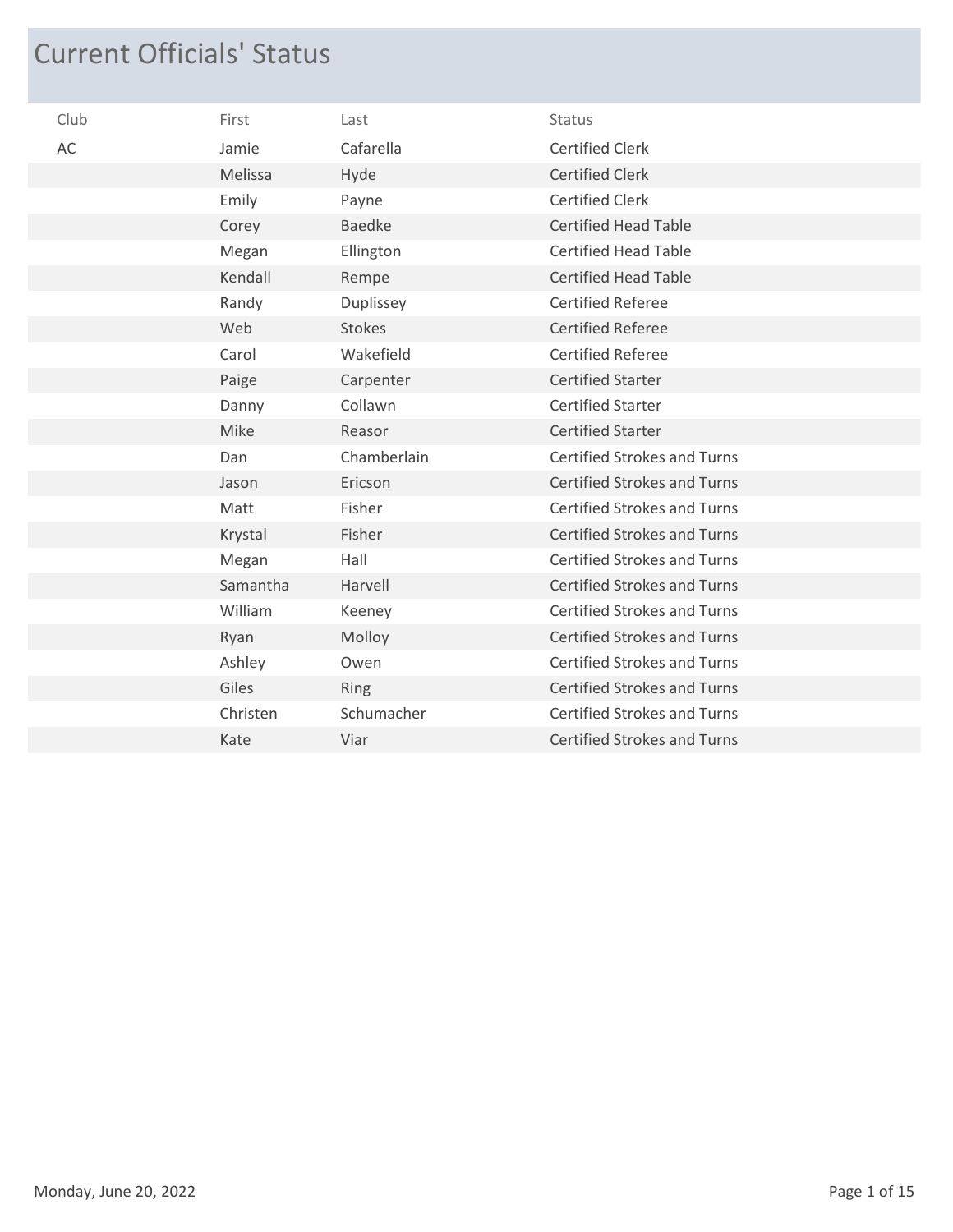| Club       | First     | Last           | <b>Status</b>                        |
|------------|-----------|----------------|--------------------------------------|
| <b>ARA</b> | Darlene   | Hart           | <b>Certified Clerk</b>               |
|            | Amanda    | Moore          | <b>Certified Clerk</b>               |
|            | Stephanie | Thomas         | <b>Certified Clerk</b>               |
|            | JoAnne    | <b>Brown</b>   | <b>Certified Head Table</b>          |
|            | Janet     | Kramer         | <b>Certified Head Table</b>          |
|            | Jeremy    | McEntire       | <b>Certified Referee</b>             |
|            | Kevin     | <b>Boggess</b> | <b>Certified Starter</b>             |
|            | Jennifer  | <b>Drake</b>   | <b>Certified Starter</b>             |
|            | Kristin   | <b>Brittle</b> | <b>Certified Strokes and Turns</b>   |
|            | Holly     | Davis          | <b>Certified Strokes and Turns</b>   |
|            | Kelly     | Hargreaves     | <b>Certified Strokes and Turns</b>   |
|            | Candace   | Hinkel         | <b>Certified Strokes and Turns</b>   |
|            | Karen     | Huffman        | <b>Certified Strokes and Turns</b>   |
|            | Noah      | Mandelbaum     | <b>Certified Strokes and Turns</b>   |
|            | Monica    | Powers         | <b>Certified Strokes and Turns</b>   |
|            | Jon       | Sweet          | <b>Certified Strokes and Turns</b>   |
|            | Caitlin   | Trumbore       | <b>Certified Strokes and Turns</b>   |
|            | Gennifer  | Rapp           | <b>Provisional Clerk</b>             |
|            | Victoria  | Bergreen       | <b>Provisional Starter</b>           |
|            | Victoria  | Bergreen       | <b>Provisional Strokes and Turns</b> |
|            | Kevin     | Mautte         | <b>Provisional Strokes and Turns</b> |
|            | April     | Obier          | <b>Provisional Strokes and Turns</b> |
| <b>ASH</b> | Jennifer  | Balut          | <b>Certified Clerk</b>               |
|            | Sharyn    | Blaylock       | <b>Certified Clerk</b>               |
|            | Laura     | Liebert        | <b>Certified Clerk</b>               |
|            | Karen     | Lynne          | <b>Certified Head Table</b>          |
|            | John      | Datovech       | <b>Certified Referee</b>             |
|            | Bob       | Flanagan       | <b>Certified Referee</b>             |
|            | Steve     | Medei          | <b>Certified Starter</b>             |
|            | Adrienne  | Stewart        | <b>Certified Starter</b>             |
|            | Joey      | Topich         | <b>Certified Starter</b>             |
|            | Sharyn    | Blaylock       | <b>Certified Strokes and Turns</b>   |
|            | Lisa      | Dingman        | <b>Certified Strokes and Turns</b>   |
|            | Corinne   | Luck           | <b>Certified Strokes and Turns</b>   |
|            | Mike      | Molino         | <b>Certified Strokes and Turns</b>   |
|            | Andrea    | Morgan         | <b>Certified Strokes and Turns</b>   |
|            | Courtney  | Roberts        | <b>Certified Strokes and Turns</b>   |
|            | Pam       | Senfield       | <b>Certified Strokes and Turns</b>   |
|            | Laura     | Jahn           | <b>Provisional Strokes and Turns</b> |
|            | Steve     | Medei          | Provisional Strokes and Turns        |
|            | Baylan    | Smith          | Provisional Strokes and Turns        |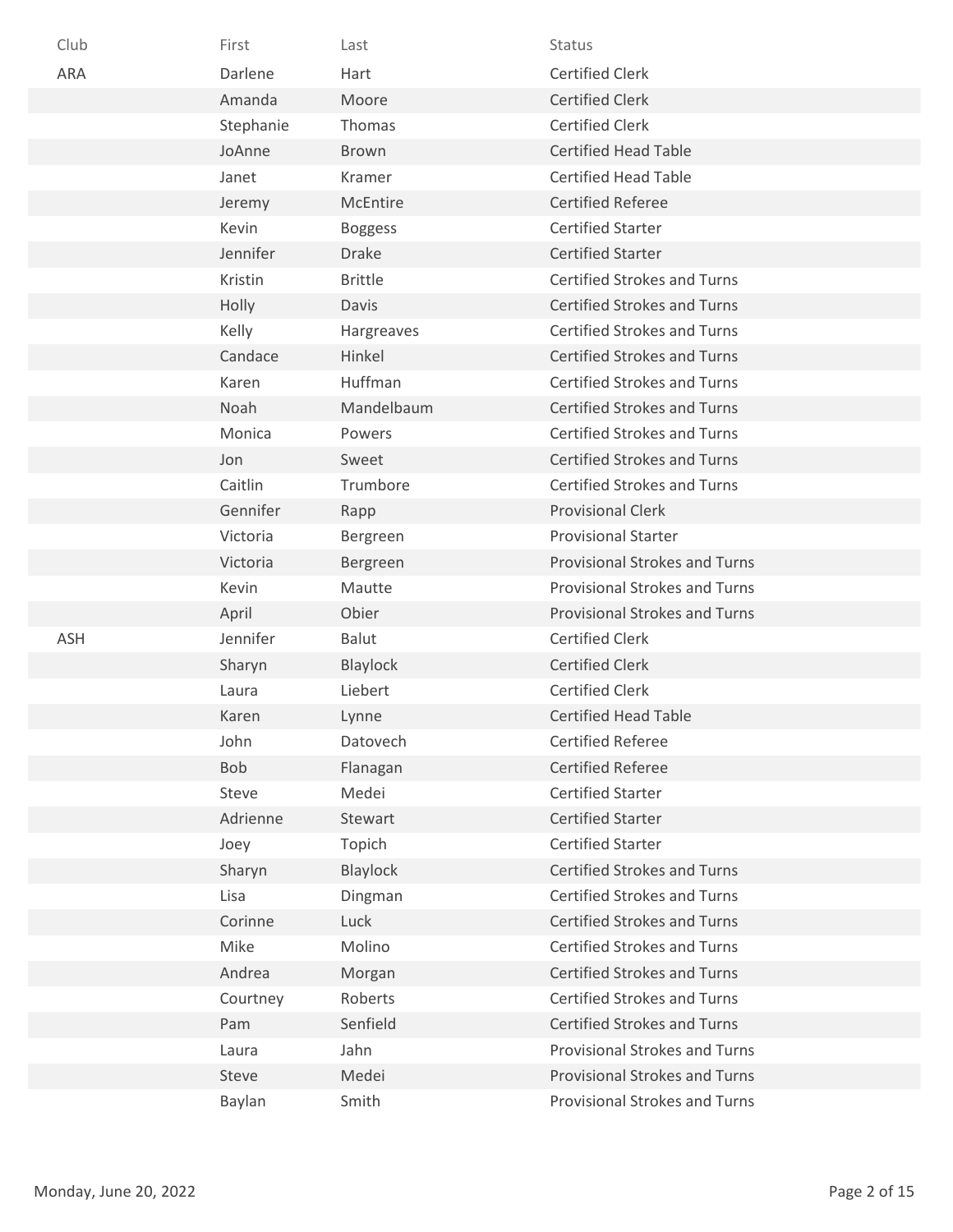| <b>BC</b><br><b>Certified Clerk</b><br>Jordan<br>Latoya        |  |
|----------------------------------------------------------------|--|
| <b>Stearns</b><br><b>Certified Clerk</b><br><b>Brook</b>       |  |
| <b>Certified Head Table</b><br>Karin<br>Agustin                |  |
| <b>Certified Head Table</b><br><b>Basilan</b><br>Jeorose       |  |
| <b>Balazek</b><br><b>Certified Starter</b><br>Joe              |  |
| <b>Certified Starter</b><br>Chris<br><b>Mullenaux</b>          |  |
| <b>Certified Strokes and Turns</b><br>Victoria<br>Harness      |  |
| <b>Certified Strokes and Turns</b><br>Michael<br>Hathaway      |  |
| Chris<br>Mullenaux<br><b>Certified Strokes and Turns</b>       |  |
| <b>Certified Strokes and Turns</b><br>Smith<br>Corey           |  |
| Reynolds<br><b>Provisional Strokes and Turns</b><br>Jason      |  |
| <b>BG</b><br>Michelle<br><b>Certified Clerk</b><br>George      |  |
| <b>Certified Clerk</b><br>Stephanie<br>Robertson               |  |
| <b>Certified Head Table</b><br>Meredith<br>Funnell             |  |
| Claudia<br>Robles<br><b>Certified Head Table</b>               |  |
| Charlie<br>Wood<br><b>Certified Referee</b>                    |  |
| <b>Certified Starter</b><br>Meredith<br>Funnell                |  |
| Michelle<br>Shores<br><b>Certified Starter</b>                 |  |
| <b>Certified Strokes and Turns</b><br>Kelli<br>Chaney          |  |
| Gauntt<br><b>Certified Strokes and Turns</b><br>Katrina        |  |
| <b>McClave</b><br>Alison<br><b>Certified Strokes and Turns</b> |  |
| Rachael<br>Schrinel<br><b>Certified Strokes and Turns</b>      |  |
| Michelle<br>Shores<br><b>Certified Strokes and Turns</b>       |  |
| White<br><b>Certified Strokes and Turns</b><br>Kara            |  |
| McClave<br><b>Provisional Strokes and Turns</b><br>John        |  |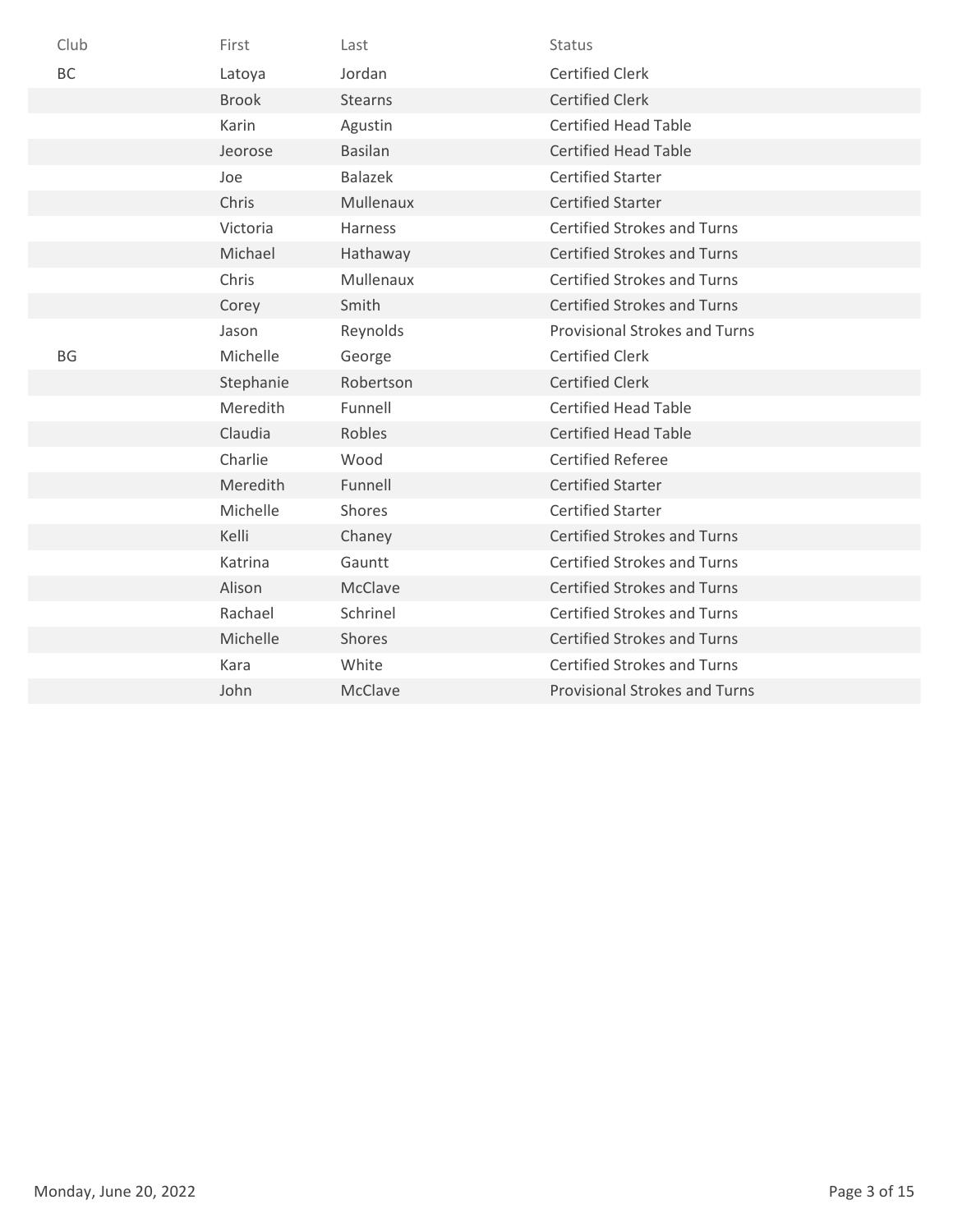| Club        | First             | Last           | Status                               |
|-------------|-------------------|----------------|--------------------------------------|
| <b>BSRC</b> | Stephen           | Castle         | <b>Certified Clerk</b>               |
|             | Donna             | Johnson        | <b>Certified Clerk</b>               |
|             | Pamela            | Fall           | <b>Certified Head Table</b>          |
|             | Jim               | Patrick        | <b>Certified Head Table</b>          |
|             | Nancy             | Patrick        | <b>Certified Head Table</b>          |
|             | <b>Bobbie Sue</b> | Tunstall       | <b>Certified Head Table</b>          |
|             | Keith             | Carroll        | <b>Certified Referee</b>             |
|             | James             | Herndon        | <b>Certified Starter</b>             |
|             | Rob               | Johnson        | <b>Certified Starter</b>             |
|             | Fritz             | Ligday         | <b>Certified Starter</b>             |
|             | Marti             | Newton         | <b>Certified Starter</b>             |
|             | Karen             | Eliason        | <b>Certified Strokes and Turns</b>   |
|             | Monica            | Hatcher        | <b>Certified Strokes and Turns</b>   |
|             | James             | Herndon        | <b>Certified Strokes and Turns</b>   |
|             | Rob               | Johnson        | <b>Certified Strokes and Turns</b>   |
|             | Fritz             | Ligday         | <b>Certified Strokes and Turns</b>   |
|             | Nancy             | Patrick        | <b>Certified Strokes and Turns</b>   |
|             | James             | Vandenberge    | <b>Certified Strokes and Turns</b>   |
|             | Fritz             | Ligday         | <b>Provisional Referee</b>           |
|             | Jill              | Godard         | <b>Provisional Strokes and Turns</b> |
| <b>CORA</b> | Alli              | Bond           | <b>Certified Clerk</b>               |
|             | Melinda           | Collier        | <b>Certified Head Table</b>          |
|             | Michael           | Jiancristoforo | <b>Certified Referee</b>             |
|             | Chris             | Ginn           | <b>Certified Starter</b>             |
|             | Jaime             | Petrasek       | <b>Certified Starter</b>             |
|             | Mike              | <b>Barnes</b>  | <b>Certified Strokes and Turns</b>   |
|             | Michelle          | <b>Brann</b>   | <b>Certified Strokes and Turns</b>   |
|             | David             | Creasy         | <b>Certified Strokes and Turns</b>   |
|             | Heather           | French         | <b>Certified Strokes and Turns</b>   |
|             | Erin              | Rettig         | <b>Certified Strokes and Turns</b>   |
|             | Jenn              | Roberts        | <b>Certified Strokes and Turns</b>   |
|             | James             | Trivette       | <b>Certified Strokes and Turns</b>   |
|             | Marc              | Tufaro         | <b>Certified Strokes and Turns</b>   |
|             | Megan             | Thorne         | <b>Provisional Strokes and Turns</b> |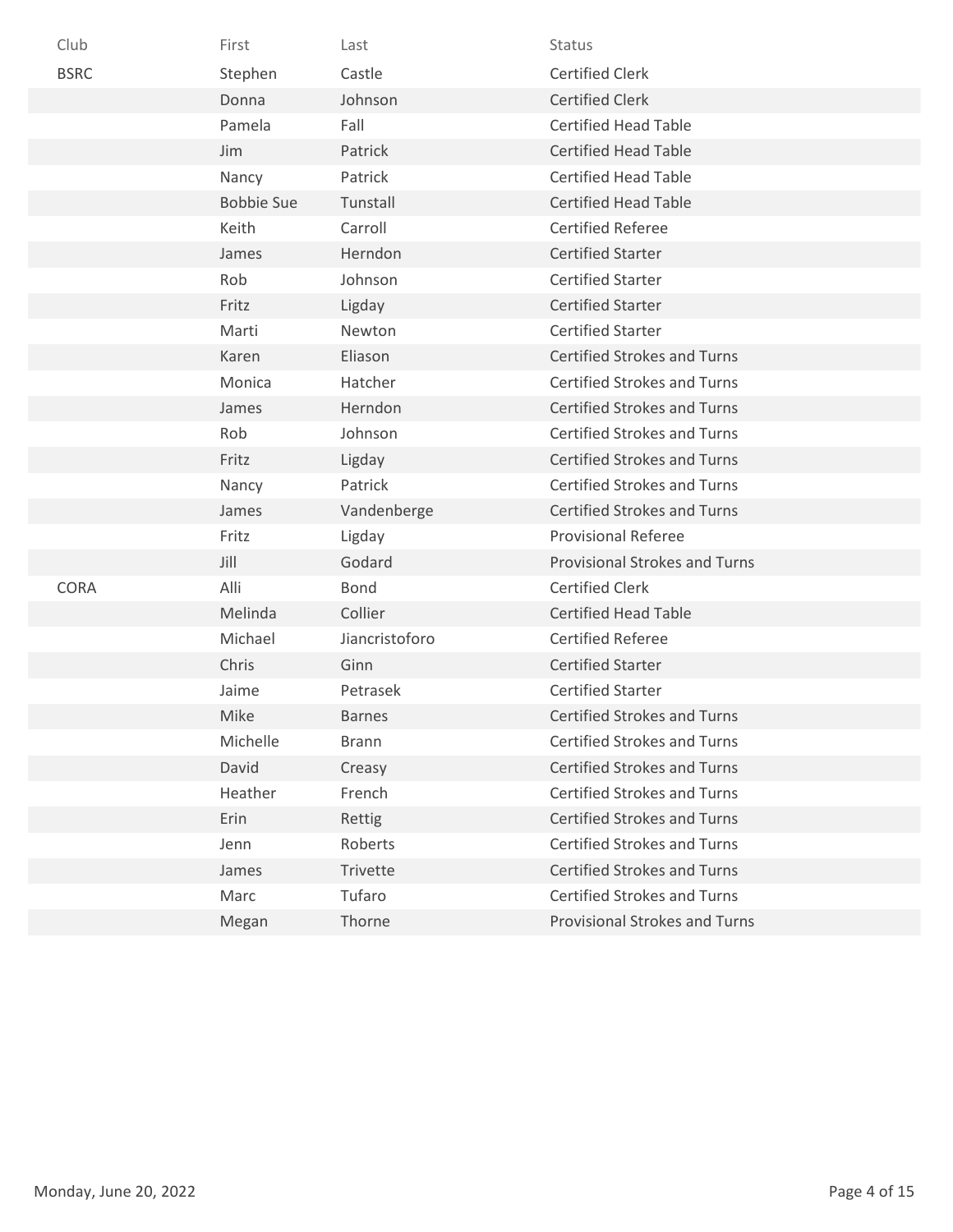| Club       | First        | Last            | <b>Status</b>                        |
|------------|--------------|-----------------|--------------------------------------|
| <b>CRA</b> | Monica       | Budzinski       | <b>Certified Clerk</b>               |
|            | Pam          | Speich          | <b>Certified Head Table</b>          |
|            | Kirsten      | Weeks           | <b>Certified Head Table</b>          |
|            | Andrew       | Ferguson        | <b>Certified Referee</b>             |
|            | Gary         | Massengill      | <b>Certified Referee</b>             |
|            | Stu          | Danforth        | <b>Certified Starter</b>             |
|            | <b>Bruce</b> | Marr            | <b>Certified Starter</b>             |
|            | Stephanie    | <b>Becker</b>   | <b>Certified Strokes and Turns</b>   |
|            | Stu          | Danforth        | <b>Certified Strokes and Turns</b>   |
|            | <b>Blair</b> | Hart            | <b>Certified Strokes and Turns</b>   |
|            | Nicole       | Schaefer        | <b>Certified Strokes and Turns</b>   |
|            | Meredith     | <b>Bremer</b>   | <b>Provisional Strokes and Turns</b> |
|            | Angela       | Coleman         | <b>Provisional Strokes and Turns</b> |
| <b>CRR</b> | Margaret     | Taylor          | <b>Certified Clerk</b>               |
|            | Nancy        | <b>Neely</b>    | <b>Certified Head Table</b>          |
|            | Becky        | Lambert         | <b>Certified Referee</b>             |
|            | John         | Jung            | <b>Certified Starter</b>             |
|            | Allen        | Martindale      | <b>Certified Starter</b>             |
|            | Matt         | <b>Barber</b>   | <b>Certified Strokes and Turns</b>   |
|            | Todd         | <b>Borchers</b> | <b>Certified Strokes and Turns</b>   |
|            | Elizabeth    | Gunn            | <b>Certified Strokes and Turns</b>   |
|            | Ryan         | Hill            | <b>Certified Strokes and Turns</b>   |
|            | John         | Jung            | <b>Certified Strokes and Turns</b>   |
|            | Stacey       | Le              | <b>Certified Strokes and Turns</b>   |
|            | Kim          | Poulton         | <b>Certified Strokes and Turns</b>   |
|            | Stephanie    | Ross            | <b>Certified Strokes and Turns</b>   |
|            | Dane         | Schwartz        | <b>Certified Strokes and Turns</b>   |
|            | Dane         | Schwartz        | <b>Provisional Referee</b>           |
|            | Mike         | Molnar          | <b>Provisional Strokes and Turns</b> |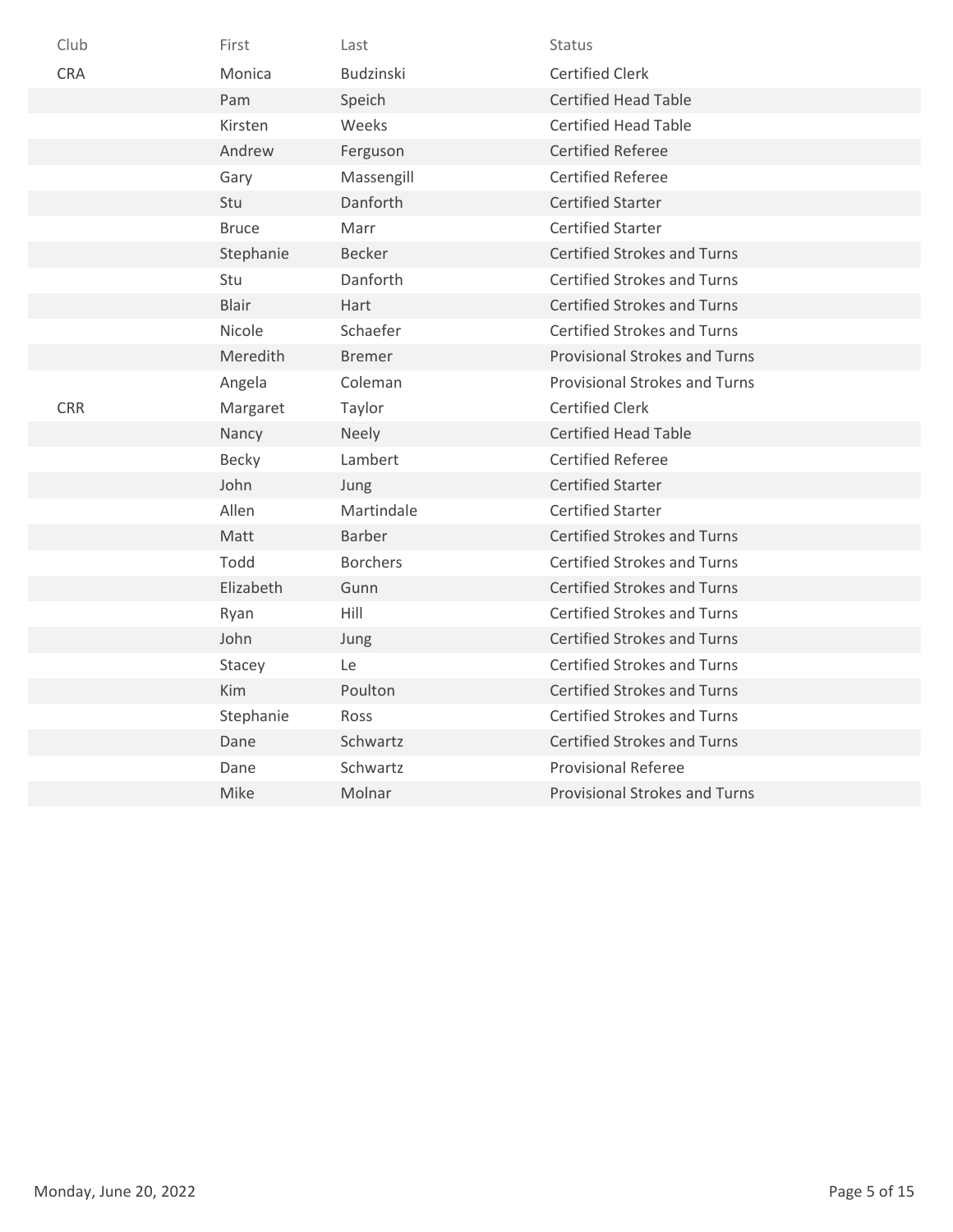| Club       | First          | Last        | Status                               |
|------------|----------------|-------------|--------------------------------------|
| <b>CSC</b> | Shana          | Lowry       | <b>Certified Clerk</b>               |
|            | Emily          | McKinney    | <b>Certified Clerk</b>               |
|            | Donna          | Wilson      | <b>Certified Clerk</b>               |
|            | Kristin        | Flohre      | <b>Certified Head Table</b>          |
|            | Debby          | Casey       | <b>Certified Referee</b>             |
|            | Greg           | Smith       | <b>Certified Referee</b>             |
|            | Rebecca        | Ireland     | <b>Certified Starter</b>             |
|            | Morris         | Taylor      | <b>Certified Starter</b>             |
|            | Jerri          | Girvin      | <b>Certified Strokes and Turns</b>   |
|            | Tyler          | Green       | <b>Certified Strokes and Turns</b>   |
|            | Emily          | Gresock     | <b>Certified Strokes and Turns</b>   |
|            | Joel           | Harrison    | <b>Certified Strokes and Turns</b>   |
|            | Jonathan       | Heller      | <b>Certified Strokes and Turns</b>   |
|            | Noah           | Laurence    | <b>Certified Strokes and Turns</b>   |
|            | Patrick        | Lowry       | <b>Certified Strokes and Turns</b>   |
|            | Marina         | Sukharevich | <b>Certified Strokes and Turns</b>   |
|            | Tyler          | Green       | <b>Provisional Starter</b>           |
|            | Patrick        | Lowry       | <b>Provisional Starter</b>           |
|            | Helga          | Garcia      | <b>Provisional Strokes and Turns</b> |
|            | Vanessa        | Lande       | <b>Provisional Strokes and Turns</b> |
|            | Lindsay        | Turpin      | <b>Provisional Strokes and Turns</b> |
| DC         | Melissa        | Monteiro    | <b>Certified Clerk</b>               |
|            | Ryan           | Carlson     | <b>Certified Starter</b>             |
|            | Letitita       | Midmore     | <b>Certified Strokes and Turns</b>   |
|            | <b>Brandon</b> | Smith       | <b>Certified Strokes and Turns</b>   |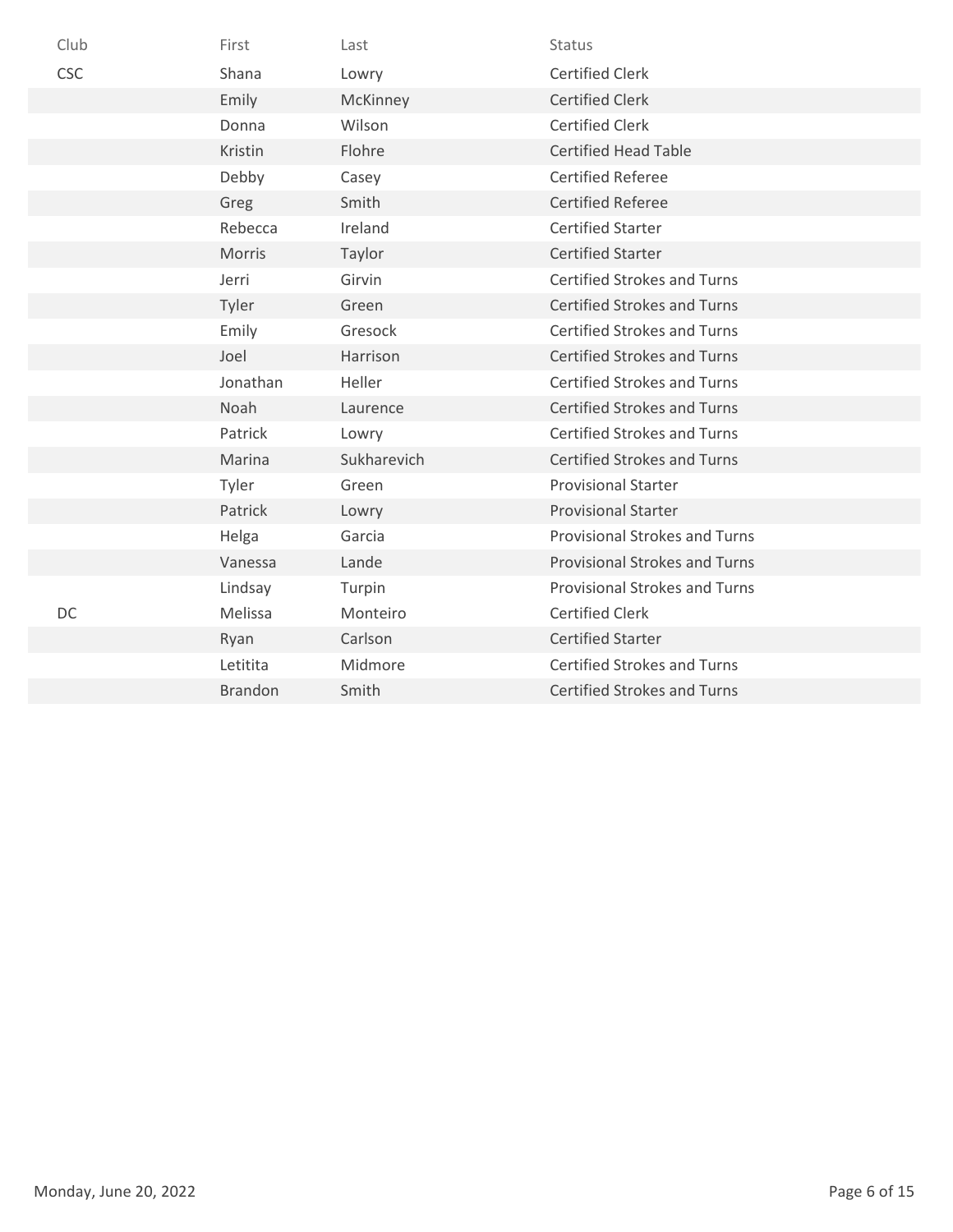| Club | First          | Last                 | <b>Status</b>                        |
|------|----------------|----------------------|--------------------------------------|
| FH   | Jenny          | Connors              | <b>Certified Clerk</b>               |
|      | Meredith       | Davis                | <b>Certified Clerk</b>               |
|      | Mike           | Abbott               | <b>Certified Head Table</b>          |
|      | Ryan           | <b>Boulais</b>       | <b>Certified Head Table</b>          |
|      | <b>Brennan</b> | Hubbart              | <b>Certified Head Table</b>          |
|      | Steve          | Nerheim              | <b>Certified Head Table</b>          |
|      | Stephanie      | Holloway             | <b>Certified Referee</b>             |
|      | David          | Schardt              | <b>Certified Referee</b>             |
|      | Scott          | McAuliffe            | <b>Certified Starter</b>             |
|      | David          | Tognarelli           | <b>Certified Starter</b>             |
|      | Mike           | Abbott               | <b>Certified Strokes and Turns</b>   |
|      | Matthew        | Connors              | <b>Certified Strokes and Turns</b>   |
|      | Kirsten        | Crank                | <b>Certified Strokes and Turns</b>   |
|      | Kirsten        | Francis              | <b>Certified Strokes and Turns</b>   |
|      | Susanna        | Gibson               | <b>Certified Strokes and Turns</b>   |
|      | Laurie         | <b>Head Atkinson</b> | <b>Certified Strokes and Turns</b>   |
|      | Jeff           | Leary                | <b>Certified Strokes and Turns</b>   |
|      | Erin           | <b>Barrar</b>        | Provisional Strokes and Turns        |
| GM   | Tammy          | Edwards              | <b>Certified Clerk</b>               |
|      | Dan            | Gardner              | <b>Certified Clerk</b>               |
|      | Jessica        | Winall               | <b>Certified Clerk</b>               |
|      | Shannon        | LaSpina              | <b>Certified Head Table</b>          |
|      | Liz            | McCrory              | <b>Certified Head Table</b>          |
|      | Jim            | Chapman              | <b>Certified Starter</b>             |
|      | Steve          | Cheatham             | <b>Certified Strokes and Turns</b>   |
|      | Sonja          | Haugeto              | <b>Certified Strokes and Turns</b>   |
|      | Crystal        | Johnson              | <b>Certified Strokes and Turns</b>   |
|      | Robin          | Lawson               | <b>Certified Strokes and Turns</b>   |
|      | Melissa        | Mann                 | <b>Certified Strokes and Turns</b>   |
|      | Amy            | Rollogas             | <b>Certified Strokes and Turns</b>   |
|      | Gina           | Scythes              | <b>Certified Strokes and Turns</b>   |
|      | Stacy          | Seltzer              | <b>Certified Strokes and Turns</b>   |
|      | Heather        | Ways                 | <b>Certified Strokes and Turns</b>   |
|      | Aaron          | <b>Brown</b>         | <b>Provisional Starter</b>           |
|      | Steve          | Cheatham             | <b>Provisional Starter</b>           |
|      | Jim            | Chapman              | <b>Provisional Strokes and Turns</b> |
|      | Nathan         | Mondragon            | Provisional Strokes and Turns        |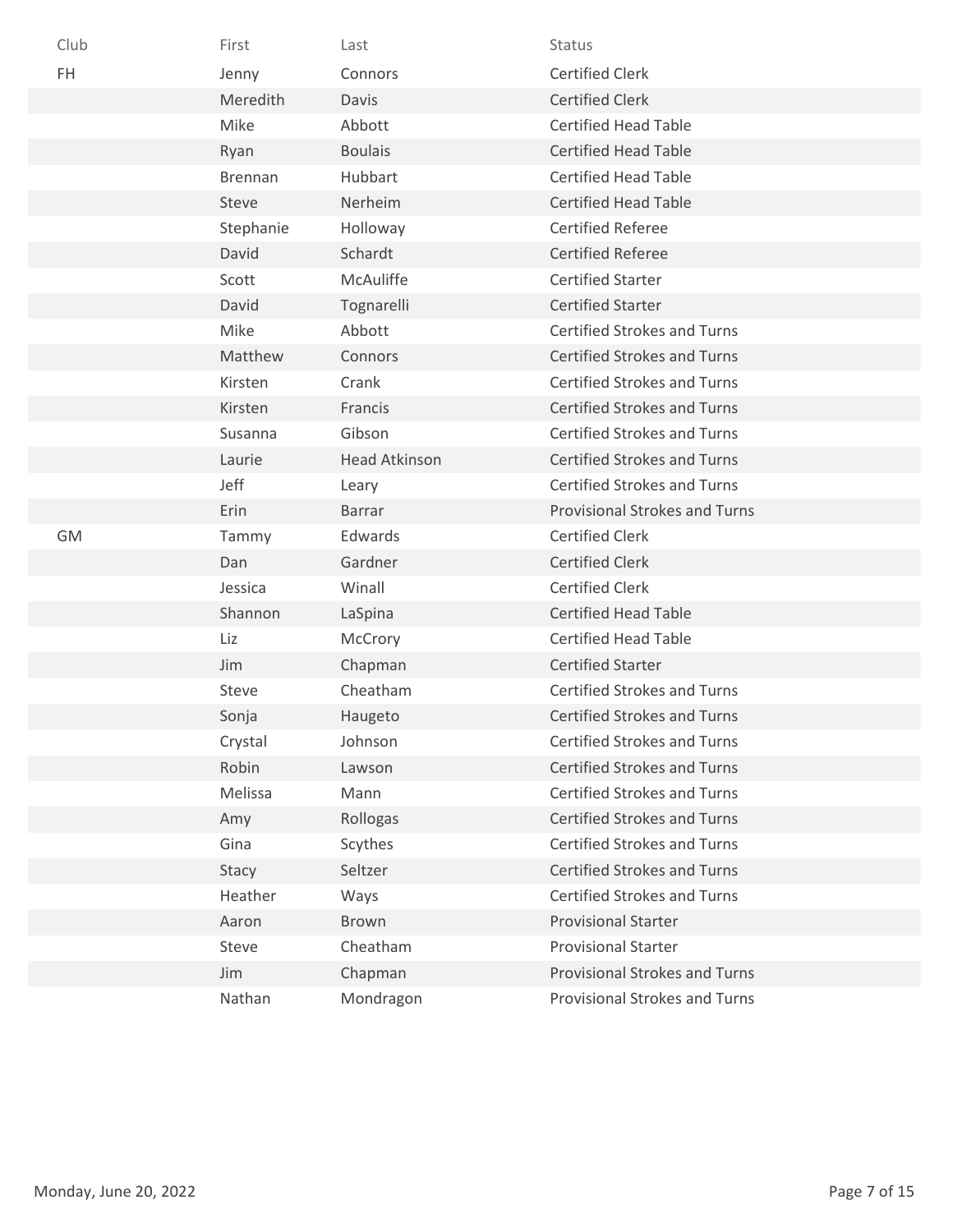| Club        | First         | Last         | <b>Status</b>                      |
|-------------|---------------|--------------|------------------------------------|
| <b>HCC</b>  | Rachel        | Clark        | <b>Certified Clerk</b>             |
|             | Sarah         | Cox          | <b>Certified Clerk</b>             |
|             | Nicole        | Wood         | <b>Certified Clerk</b>             |
|             | Dara          | Geller       | <b>Certified Head Table</b>        |
|             | Jennifer      | McAdoo       | <b>Certified Head Table</b>        |
|             | Moira         | Sweazey      | <b>Certified Head Table</b>        |
|             | Johnathan     | Clark        | <b>Certified Starter</b>           |
|             | Tim           | Robinson     | <b>Certified Starter</b>           |
|             | Sarah         | Cox          | <b>Certified Strokes and Turns</b> |
|             | Melanie       | Droppleman   | <b>Certified Strokes and Turns</b> |
|             | Doni          | Kashinejad   | <b>Certified Strokes and Turns</b> |
|             | Lauren        | Mast         | <b>Certified Strokes and Turns</b> |
|             | Jennifer      | McAdoo       | <b>Certified Strokes and Turns</b> |
|             | Sarah         | Cox          | <b>Provisional Referee</b>         |
| <b>HCRA</b> | Laura         | Anderson     | <b>Certified Clerk</b>             |
|             | Ellen         | Guidry       | <b>Certified Clerk</b>             |
|             | Erin          | Pittman      | <b>Certified Clerk</b>             |
|             | Mindy         | Cloyes       | <b>Certified Head Table</b>        |
|             | Sue           | Miyashita    | <b>Certified Head Table</b>        |
|             | Jeff          | Gulosh       | <b>Certified Referee</b>           |
|             | Katie         | Leary        | <b>Certified Referee</b>           |
|             | Joanna        | Metz         | <b>Certified Starter</b>           |
|             | Andy          | Meyers       | <b>Certified Starter</b>           |
|             | Kristen       | <b>Burke</b> | <b>Certified Strokes and Turns</b> |
|             | Teresa        | Clemens      | <b>Certified Strokes and Turns</b> |
|             | <b>Travis</b> | Fullerton    | <b>Certified Strokes and Turns</b> |
|             | Dennis        | Leary        | <b>Certified Strokes and Turns</b> |
|             | Allison       | Meehan       | <b>Certified Strokes and Turns</b> |
|             | Ed            | Miyashita    | <b>Certified Strokes and Turns</b> |
|             | Karen         | Tucker       | <b>Certified Strokes and Turns</b> |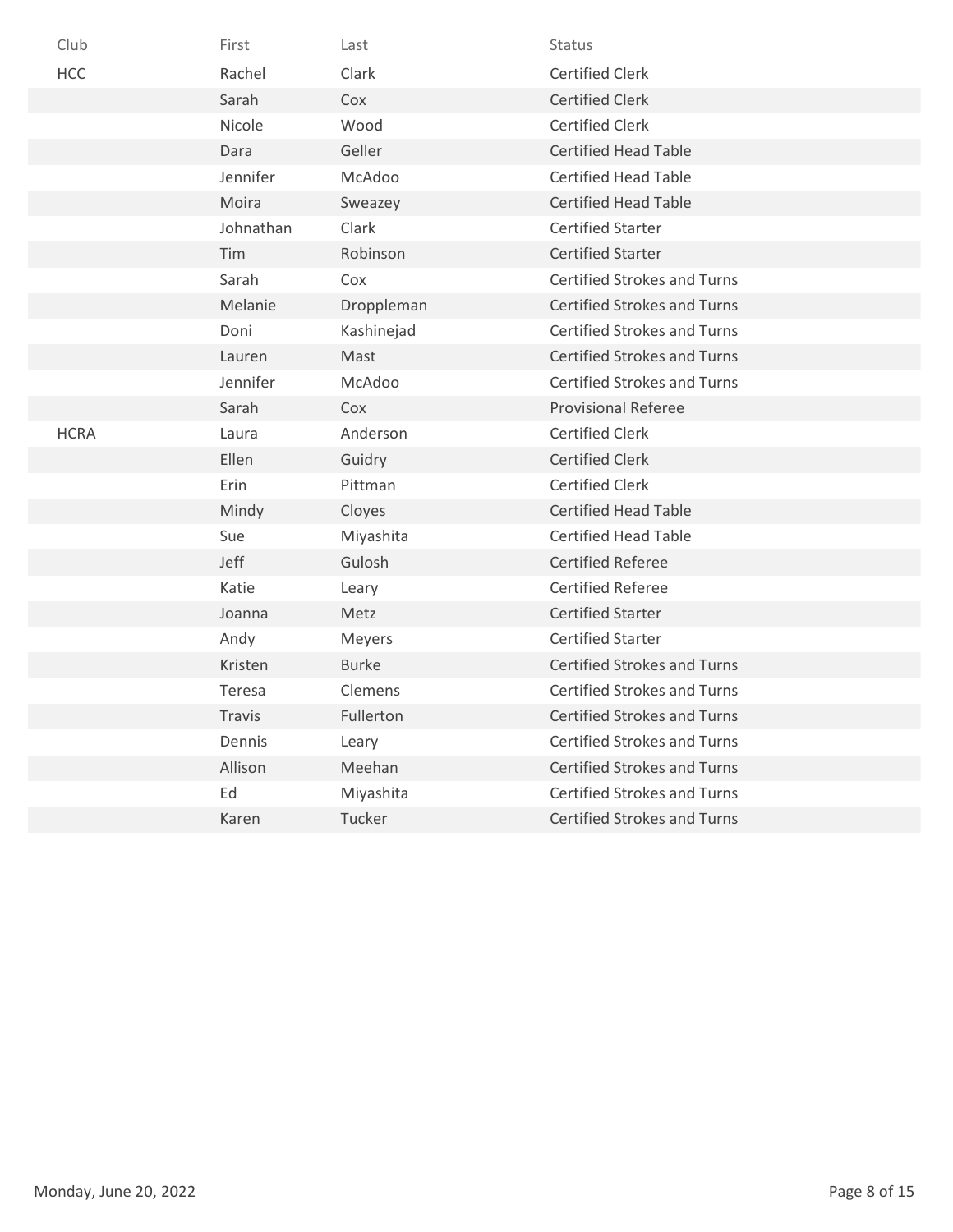| Club       | First          | Last              | Status                               |
|------------|----------------|-------------------|--------------------------------------|
| KC         | Samantha       | Cope              | <b>Certified Clerk</b>               |
|            | Chris          | Leggett           | <b>Certified Clerk</b>               |
|            | Julie          | Quillin           | <b>Certified Clerk</b>               |
|            | Amy            | Teague            | <b>Certified Head Table</b>          |
|            | Ralph          | Jones             | <b>Certified Referee</b>             |
|            | Zacc           | Allen             | <b>Certified Starter</b>             |
|            | Eric           | Scott             | <b>Certified Starter</b>             |
|            | Michela        | Worthington-Adams | <b>Certified Starter</b>             |
|            | Zacc           | Allen             | <b>Certified Strokes and Turns</b>   |
|            | Kevin          | Barbour           | <b>Certified Strokes and Turns</b>   |
|            | Virginia       | O'Meara           | <b>Certified Strokes and Turns</b>   |
|            | Eric           | Scott             | <b>Certified Strokes and Turns</b>   |
|            | Michela        | Worthington-Adams | <b>Certified Strokes and Turns</b>   |
|            | Katie          | Caten             | <b>Provisional Strokes and Turns</b> |
|            | <b>Brendan</b> | Dwyer             | <b>Provisional Strokes and Turns</b> |
|            | Shane          | Kinner            | <b>Provisional Strokes and Turns</b> |
| <b>MRA</b> | Sarah          | <b>Butler</b>     | <b>Certified Clerk</b>               |
|            | Tara           | Lewis             | <b>Certified Clerk</b>               |
|            | Robyn          | Parramore         | <b>Certified Clerk</b>               |
|            | Jennifer       | Whitlow           | <b>Certified Clerk</b>               |
|            | Amy            | Silva             | <b>Certified Head Table</b>          |
|            | Andy           | Willard           | <b>Certified Referee</b>             |
|            | Sarah          | Califano          | <b>Certified Starter</b>             |
|            | Joe            | Stevens           | <b>Certified Starter</b>             |
|            | Ashley         | Blary             | <b>Certified Strokes and Turns</b>   |
|            | Greg           | Dillard           | <b>Certified Strokes and Turns</b>   |
|            | Julie          | Keenan            | <b>Certified Strokes and Turns</b>   |
|            | Kevin          | Speeks            | <b>Certified Strokes and Turns</b>   |
|            | Jennifer       | Whitlow           | Certified Strokes and Turns          |
|            | Stacy          | Crawford          | <b>Provisional Strokes and Turns</b> |
|            | Keith          | Lewis             | Provisional Strokes and Turns        |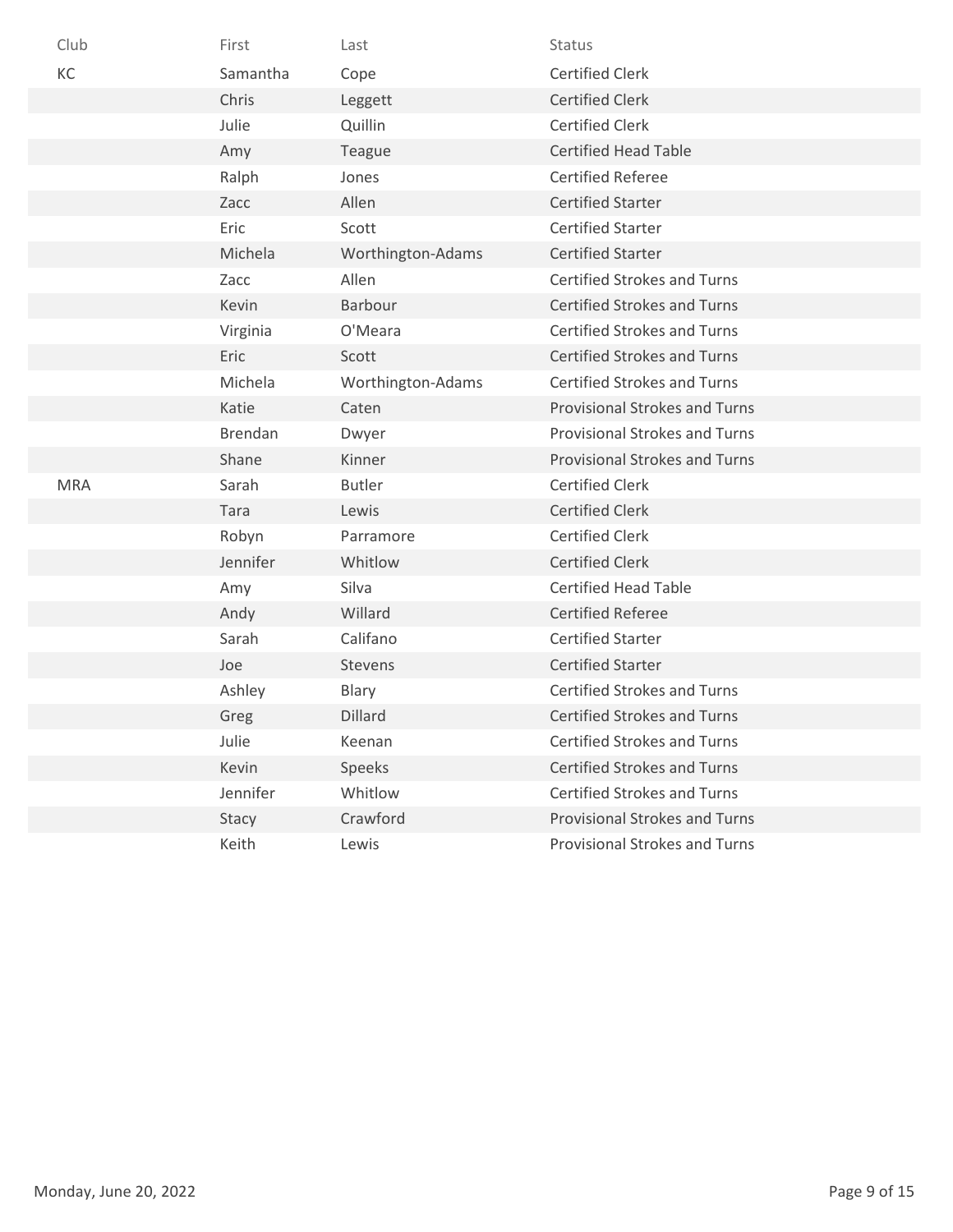| Club      | First    | Last             | Status                             |
|-----------|----------|------------------|------------------------------------|
| <b>MS</b> | Melissa  | McGuiggan        | <b>Certified Clerk</b>             |
|           | Judy     | Stevens          | <b>Certified Clerk</b>             |
|           | Patrice  | Boone            | <b>Certified Head Table</b>        |
|           | Alyssa   | Madden           | <b>Certified Head Table</b>        |
|           | John     | Stevens          | <b>Certified Head Table</b>        |
|           | Mary     | Waters           | <b>Certified Head Table</b>        |
|           | John     | Stevens          | <b>Certified Referee</b>           |
|           | Roy      | Sabo             | <b>Certified Starter</b>           |
|           | Nicole   | (Dudley) Jones   | <b>Certified Strokes and Turns</b> |
|           | Mary     | Jones            | <b>Certified Strokes and Turns</b> |
|           | Mark     | Kyllingstad      | <b>Certified Strokes and Turns</b> |
|           | Jennifer | O'Donnell        | <b>Certified Strokes and Turns</b> |
|           | Roy      | Sabo             | <b>Certified Strokes and Turns</b> |
|           | Charlene | Watkins          | <b>Certified Strokes and Turns</b> |
| <b>OC</b> | Doni     | Agee             | <b>Certified Clerk</b>             |
|           | Jamie    | <b>Berberich</b> | <b>Certified Clerk</b>             |
|           | Jeanine  | Schenack         | <b>Certified Clerk</b>             |
|           | Jennifer | Wyatt            | <b>Certified Clerk</b>             |
|           | Marcy    | Durrer           | <b>Certified Head Table</b>        |
|           | Lynette  | Longo            | <b>Certified Head Table</b>        |
|           | Scott    | Sutton           | <b>Certified Head Table</b>        |
|           | April    | Kelly            | <b>Certified Referee</b>           |
|           | Mary     | <b>Brooks</b>    | <b>Certified Starter</b>           |
|           | Annie    | Grubbs           | <b>Certified Starter</b>           |
|           | Keith    | Agee             | <b>Certified Strokes and Turns</b> |
|           | Keck     | <b>Baker</b>     | <b>Certified Strokes and Turns</b> |
|           | Jim      | Hurtubise        | <b>Certified Strokes and Turns</b> |
|           | Scott    | Sutton           | <b>Certified Strokes and Turns</b> |
|           | Joe      | Vieni            | Certified Strokes and Turns        |
|           | Josh     | Wade             | <b>Certified Strokes and Turns</b> |
|           | Scott    | Sutton           | <b>Provisional Clerk</b>           |
|           | Scott    | Sutton           | <b>Provisional Starter</b>         |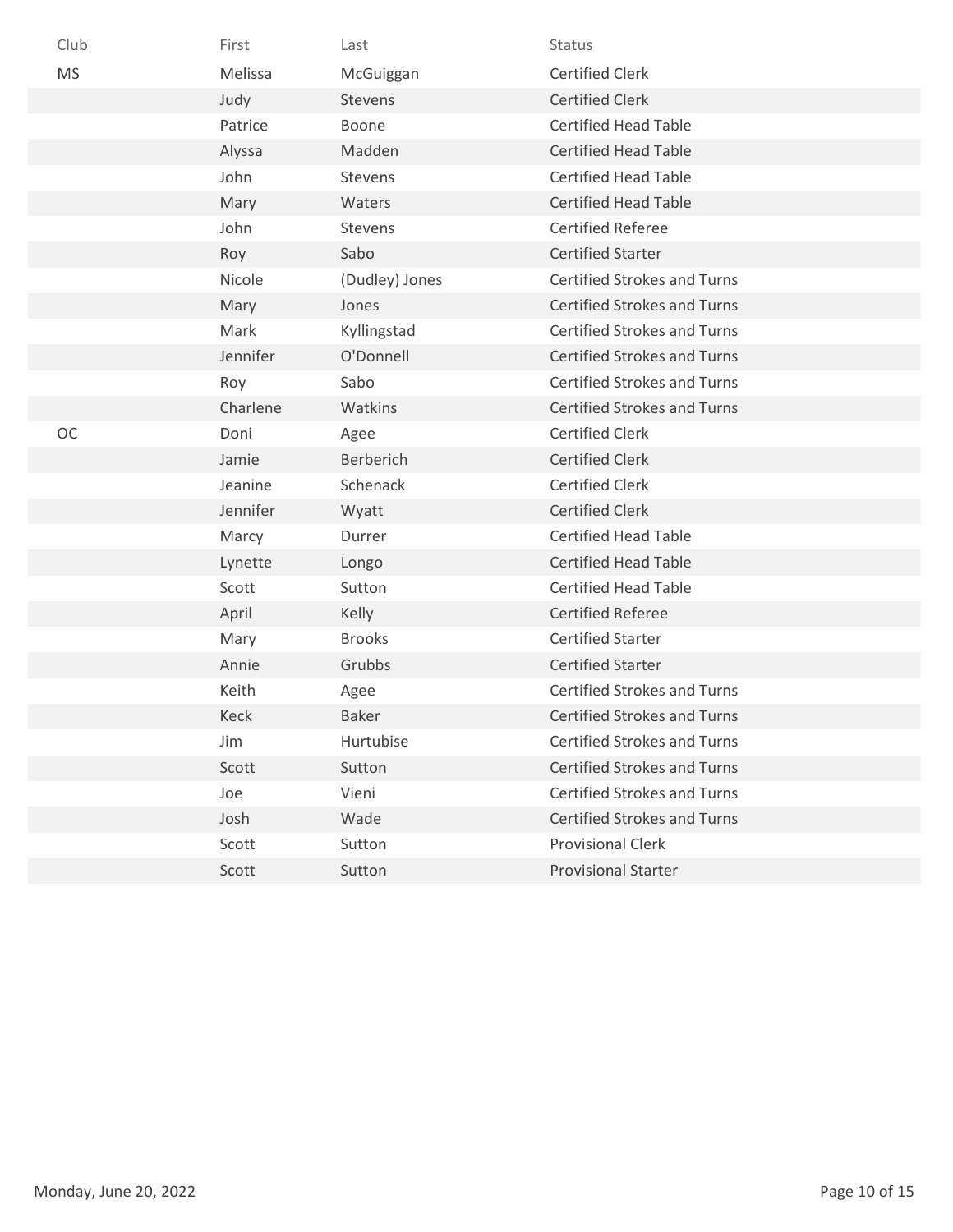| Club        | First         | Last           | <b>Status</b>                        |
|-------------|---------------|----------------|--------------------------------------|
| PC          | Christina     | Robertson      | <b>Certified Clerk</b>               |
|             | Lena          | Robinson       | <b>Certified Clerk</b>               |
|             | Christy       | Evanko         | <b>Certified Head Table</b>          |
|             | Lesley        | Lindsey        | <b>Certified Head Table</b>          |
|             | Christy       | Evanko         | <b>Certified Referee</b>             |
|             | Eric          | Volles         | <b>Certified Referee</b>             |
|             | Cathy         | Hill           | <b>Certified Starter</b>             |
|             | Tom           | Connolly       | <b>Certified Strokes and Turns</b>   |
|             | James         | Hill           | <b>Certified Strokes and Turns</b>   |
|             | Jason         | Magill         | <b>Certified Strokes and Turns</b>   |
|             | Chris         | Minton         | <b>Certified Strokes and Turns</b>   |
| <b>RKVL</b> | Matt          | Reynal         | <b>Certified Clerk</b>               |
|             | Sarah         | Feierabend     | <b>Certified Head Table</b>          |
|             | Julie         | Zubris         | <b>Certified Head Table</b>          |
|             | Mac           | Fraser         | <b>Certified Referee</b>             |
|             | Josh          | Zubris         | <b>Certified Referee</b>             |
|             | Chad          | Worthington    | <b>Certified Starter</b>             |
|             | Stephanie     | Rubis          | <b>Certified Strokes and Turns</b>   |
|             | Clayton       | Tompkins       | <b>Certified Strokes and Turns</b>   |
| <b>RSRC</b> | Carrie        | (Jared) Scott  | <b>Certified Clerk</b>               |
|             | Missy         | Dillard        | <b>Certified Clerk</b>               |
|             | <b>Brandy</b> | Slater         | <b>Certified Clerk</b>               |
|             | Amanda        | <b>Bridon</b>  | <b>Certified Head Table</b>          |
|             | Robert        | Causey         | <b>Certified Referee</b>             |
|             | Michele       | <b>Bartz</b>   | <b>Certified Starter</b>             |
|             | <b>Brandy</b> | Slater         | <b>Certified Starter</b>             |
|             | James         | Border         | <b>Certified Strokes and Turns</b>   |
|             | Alex          | <b>Burnett</b> | <b>Certified Strokes and Turns</b>   |
|             | Mary Meg      | Mayer          | <b>Certified Strokes and Turns</b>   |
|             | Doug          | Morris         | <b>Certified Strokes and Turns</b>   |
|             | Patrick       | Swanson        | <b>Certified Strokes and Turns</b>   |
|             | Robyn         | Timmons        | <b>Certified Strokes and Turns</b>   |
|             | Eric          | Perry          | <b>Provisional Strokes and Turns</b> |
| <b>RVDC</b> | Olen          | Crane          | <b>Certified Head Table</b>          |
|             | Richard       | Matthews       | <b>Certified Strokes and Turns</b>   |
|             | <b>Brian</b>  | Taylor         | <b>Certified Strokes and Turns</b>   |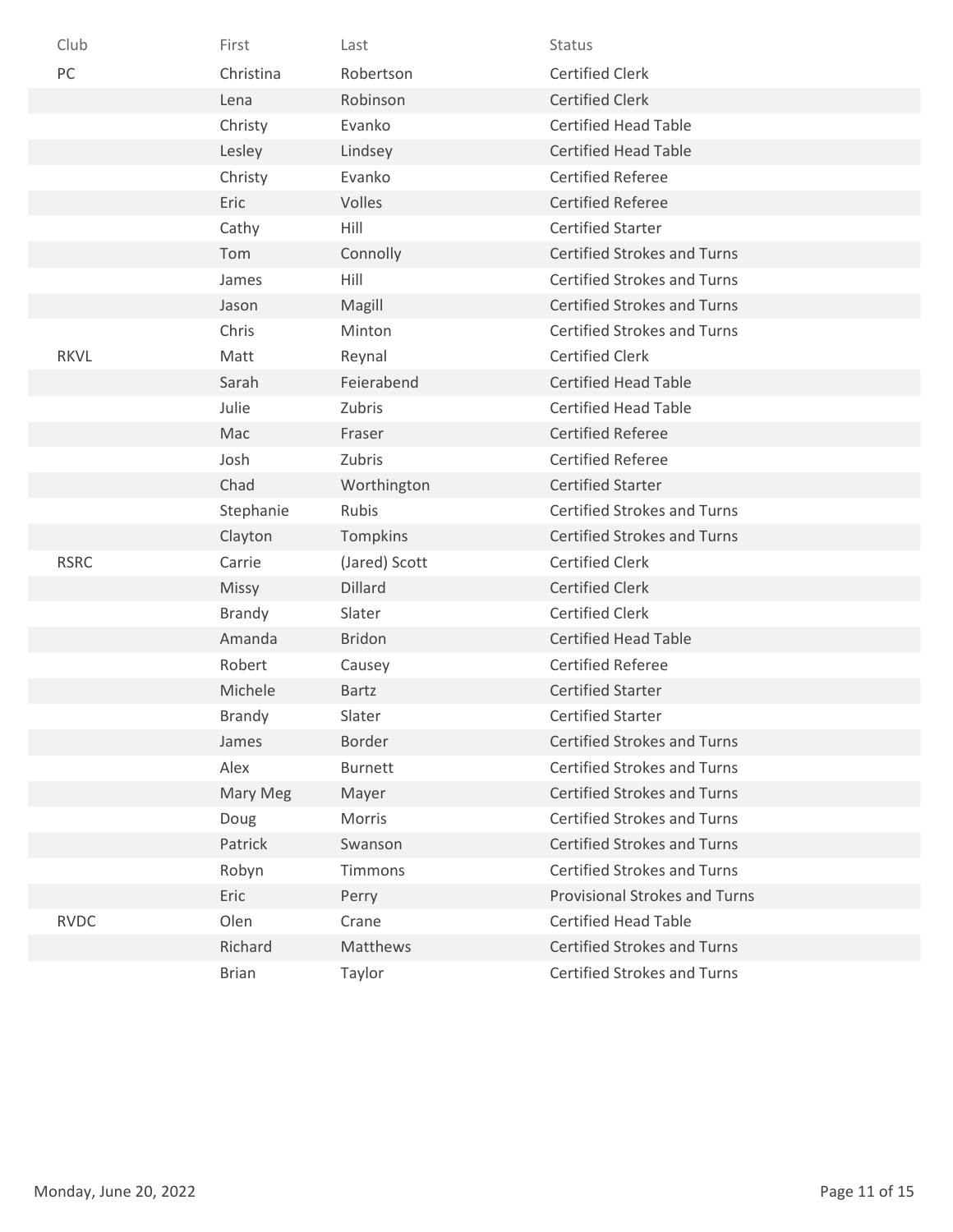| Club       | First     | Last           | Status                               |
|------------|-----------|----------------|--------------------------------------|
| <b>TDC</b> | Juliet    | Escobar        | <b>Certified Clerk</b>               |
|            | Laurie    | Owens          | <b>Certified Head Table</b>          |
|            | Greg      | Owens          | <b>Certified Referee</b>             |
|            | Cam       | Akers          | <b>Certified Starter</b>             |
|            | Sally     | Cunningham     | <b>Certified Strokes and Turns</b>   |
|            | Diana     | Tittermary     | <b>Certified Strokes and Turns</b>   |
|            | Kathryn   | Vallejo        | <b>Certified Strokes and Turns</b>   |
|            | Michelle  | Madaras        | <b>Provisional Clerk</b>             |
|            | Johanna   | Coulter        | <b>Provisional Strokes and Turns</b> |
|            | Shannon   | Lucas          | <b>Provisional Strokes and Turns</b> |
| <b>TFC</b> | Tiffany   | <b>Baham</b>   | <b>Certified Clerk</b>               |
|            | Jessica   | <b>Barnard</b> | <b>Certified Clerk</b>               |
|            | Michelle  | <b>Behnke</b>  | <b>Certified Head Table</b>          |
|            | Julia     | Gunderson      | <b>Certified Head Table</b>          |
|            | Anne Gail | Jennings       | <b>Certified Referee</b>             |
|            | Mary      | McKenna        | <b>Certified Referee</b>             |
|            | Chris     | Gilman         | <b>Certified Starter</b>             |
|            | Kevin     | Armstrong      | <b>Certified Strokes and Turns</b>   |
|            | Matt      | Behnke         | <b>Certified Strokes and Turns</b>   |
|            | Wayne     | <b>Brown</b>   | <b>Certified Strokes and Turns</b>   |
|            | Corey     | Brown          | <b>Certified Strokes and Turns</b>   |
|            | Dan       | Gertner        | <b>Certified Strokes and Turns</b>   |
|            | Tricia    | Rhodes         | <b>Certified Strokes and Turns</b>   |
|            | Sarah     | Smith          | <b>Certified Strokes and Turns</b>   |
|            | Dan       | Knox           | <b>Provisional Strokes and Turns</b> |
|            | Meredith  | Mawyer         | <b>Provisional Strokes and Turns</b> |
|            |           |                |                                      |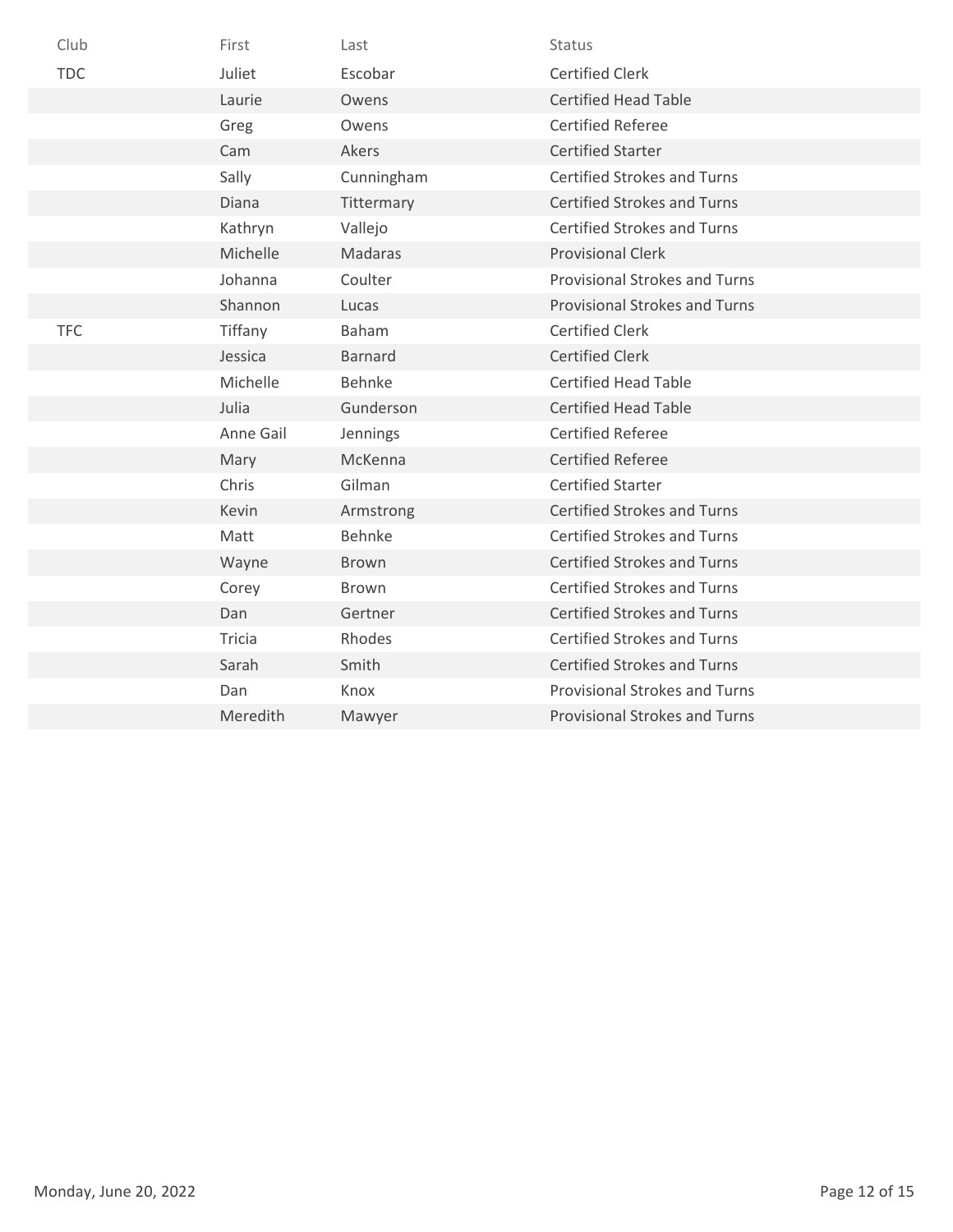| Club        | First          | Last        | Status                               |
|-------------|----------------|-------------|--------------------------------------|
| <b>THAT</b> | Sally          | Caballero   | <b>Certified Clerk</b>               |
|             | Rajesh         | Jaganmohan  | <b>Certified Clerk</b>               |
|             | Christy        | Mayr        | <b>Certified Clerk</b>               |
|             | Josh           | Skillman    | <b>Certified Clerk</b>               |
|             | Kristine       | Armstrong   | <b>Certified Head Table</b>          |
|             | Anita          | Taylor      | <b>Certified Head Table</b>          |
|             | <b>Brandon</b> | Hutcherson  | <b>Certified Referee</b>             |
|             | Lisa           | Reiferson   | <b>Certified Referee</b>             |
|             | Kevin          | Farnsworth  | <b>Certified Starter</b>             |
|             | <b>Bruce</b>   | Mitchell    | <b>Certified Starter</b>             |
|             | Doug           | Armstrong   | <b>Certified Strokes and Turns</b>   |
|             | Pieter         | Conradie    | <b>Certified Strokes and Turns</b>   |
|             | Claire         | Dee         | <b>Certified Strokes and Turns</b>   |
|             | Kevin          | Farnsworth  | <b>Certified Strokes and Turns</b>   |
|             | Joe            | Piacentino  | <b>Certified Strokes and Turns</b>   |
|             | Doug           | Armstrong   | <b>Provisional Referee</b>           |
|             | Kevin          | Farnsworth  | <b>Provisional Referee</b>           |
|             | Karin          | Farnsworth  | <b>Provisional Strokes and Turns</b> |
|             | Katrina        | Woolley     | <b>Provisional Strokes and Turns</b> |
| <b>TVW</b>  | Amanda         | Carlton     | <b>Certified Clerk</b>               |
|             | Mona           | Saeed-Awais | <b>Certified Clerk</b>               |
|             | Nancy          | Lehr        | <b>Certified Head Table</b>          |
|             | Kirsten        | Schaefer    | <b>Certified Head Table</b>          |
|             | Allison        | Unowitz     | <b>Certified Head Table</b>          |
|             | Kelley         | Yousik      | <b>Certified Head Table</b>          |
|             | Tom            | Kelly       | <b>Certified Starter</b>             |
|             | Michelle       | Snellen     | <b>Certified Starter</b>             |
|             | Nicole         | Arruda      | <b>Certified Strokes and Turns</b>   |
|             | Valerie        | Kelly       | <b>Certified Strokes and Turns</b>   |
|             | Todd           | Tuting      | <b>Certified Strokes and Turns</b>   |
|             | Ben            | Unowitz     | <b>Certified Strokes and Turns</b>   |
|             | Julia          | Whritenour  | <b>Certified Strokes and Turns</b>   |
|             | Todd           | Tuting      | <b>Provisional Referee</b>           |
|             | Nathan         | Coates      | <b>Provisional Strokes and Turns</b> |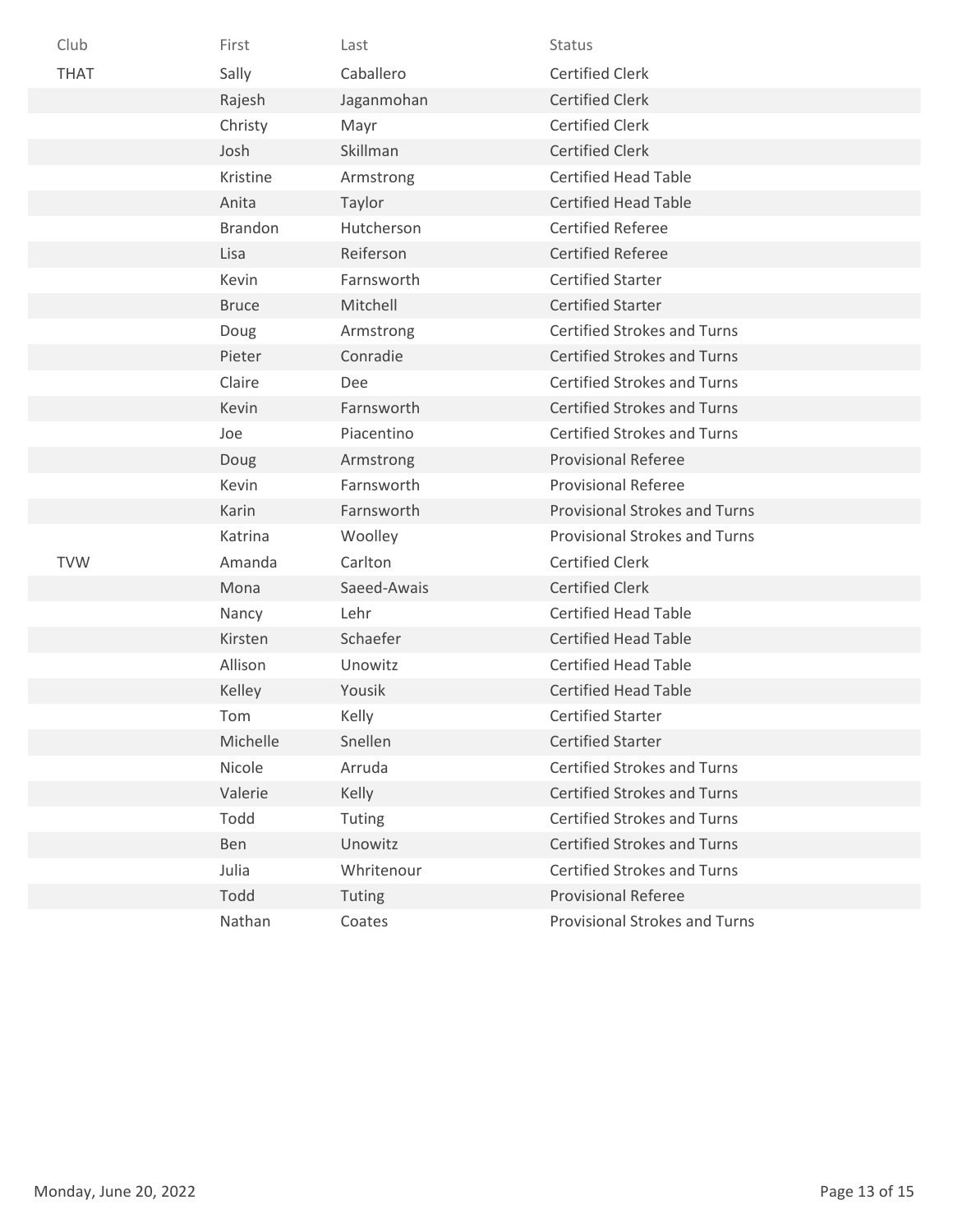| Club | First      | Last              | Status                               |
|------|------------|-------------------|--------------------------------------|
| WELL | Jamie      | Gibberman         | <b>Certified Clerk</b>               |
|      | David      | Lodato            | <b>Certified Clerk</b>               |
|      | Rob        | <b>Barricklow</b> | <b>Certified Referee</b>             |
|      | Chris      | Nelson            | <b>Certified Referee</b>             |
|      | John       | Santos            | <b>Certified Referee</b>             |
|      | Jim        | Morgan            | <b>Certified Starter</b>             |
|      | Matt       | Ridge             | <b>Certified Starter</b>             |
|      | Lindzie    | Cherry            | <b>Certified Strokes and Turns</b>   |
|      | Callye     | Robinson          | <b>Certified Strokes and Turns</b>   |
|      | Karen      | Szobota           | <b>Certified Strokes and Turns</b>   |
|      | Callye     | Robinson          | <b>Provisional Referee</b>           |
|      | Eddie      | Smith             | <b>Provisional Strokes and Turns</b> |
| WEM  | Katherine  | <b>Brooks</b>     | <b>Certified Clerk</b>               |
|      | Daniel     | Mascher           | <b>Certified Head Table</b>          |
|      | Katy       | Pierce            | <b>Certified Head Table</b>          |
|      | Debi       | Knott             | <b>Certified Starter</b>             |
|      | Stacey     | Daub              | <b>Certified Strokes and Turns</b>   |
|      | Sharon     | Denton-Reed       | <b>Certified Strokes and Turns</b>   |
|      | <b>Tim</b> | Dunkum            | <b>Certified Strokes and Turns</b>   |
|      | John       | Dyer              | <b>Certified Strokes and Turns</b>   |
|      | Matthew    | Flanagan          | <b>Certified Strokes and Turns</b>   |
|      | Amanda     | Flanagan          | <b>Certified Strokes and Turns</b>   |
|      | Debi       | Knott             | <b>Certified Strokes and Turns</b>   |
|      | Jenn       | Webb              | <b>Certified Strokes and Turns</b>   |